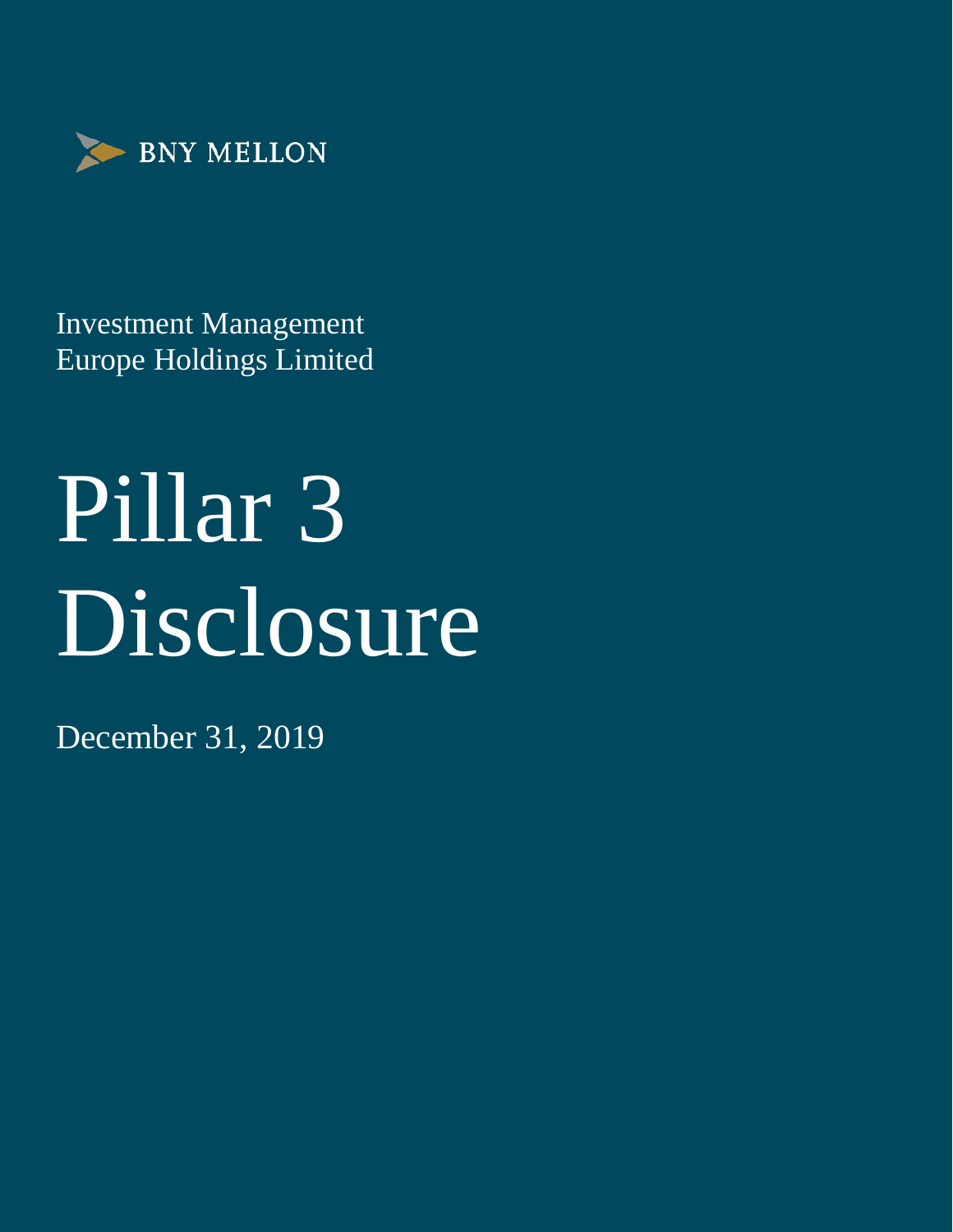# **Contents**

| 1                                      |  |
|----------------------------------------|--|
| 1.1.                                   |  |
| 2                                      |  |
| 2.1                                    |  |
| 3                                      |  |
| 3.1<br>3.2<br>3.3                      |  |
| 3.4<br>3.5<br>3.6                      |  |
| 3.7<br>3.8<br>3.9                      |  |
| 4                                      |  |
| 4.1<br>4.2<br>4.3<br>4.4<br>4.5<br>4.6 |  |
| 4.7<br>4.8                             |  |
| 5                                      |  |
| 5.1<br>5.2<br>5.3                      |  |
| 6                                      |  |
| 6.1<br>6.2<br>6.3                      |  |
| 6.4<br>6.5<br>6.6                      |  |
| 6.7<br>6.8                             |  |

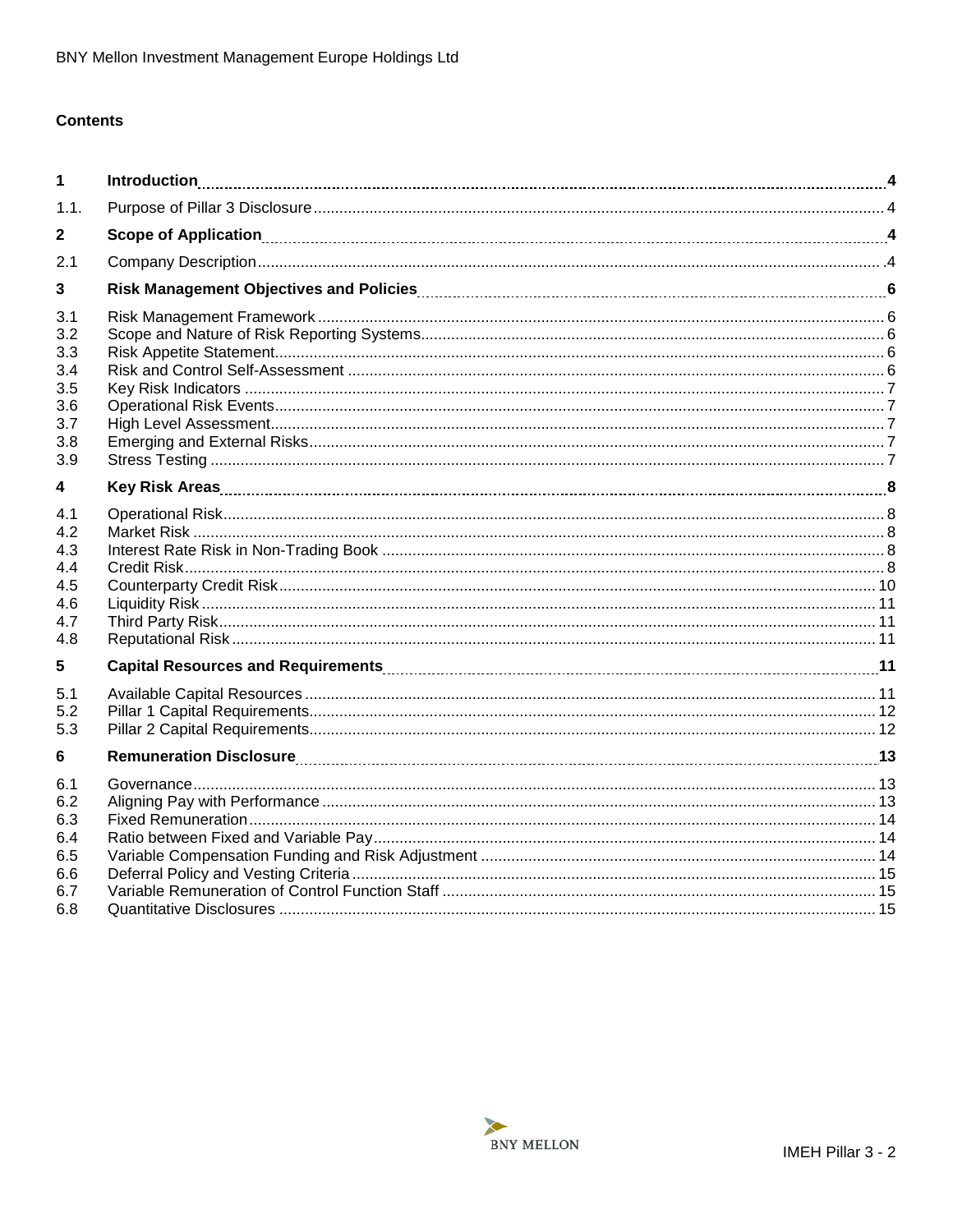**………..**

# **Index of Tables**

| TABLE 7: AGGREGATE REMUNERATION EXPENDITURE FOR CODE STAFF IN 2019 BY BUSINESS15                |  |
|-------------------------------------------------------------------------------------------------|--|
| TABLE 8: AGGREGATE REMUNERATION EXPENDITURE FOR CODE STAFF BY REMUNERATION TYPE16               |  |
| TABLE 9: TOTAL DEFERRED VARIABLE REMUNERATION FOR CODE STAFFOUTSTANDING FROM PREVIOUS YEARS  16 |  |
|                                                                                                 |  |
|                                                                                                 |  |



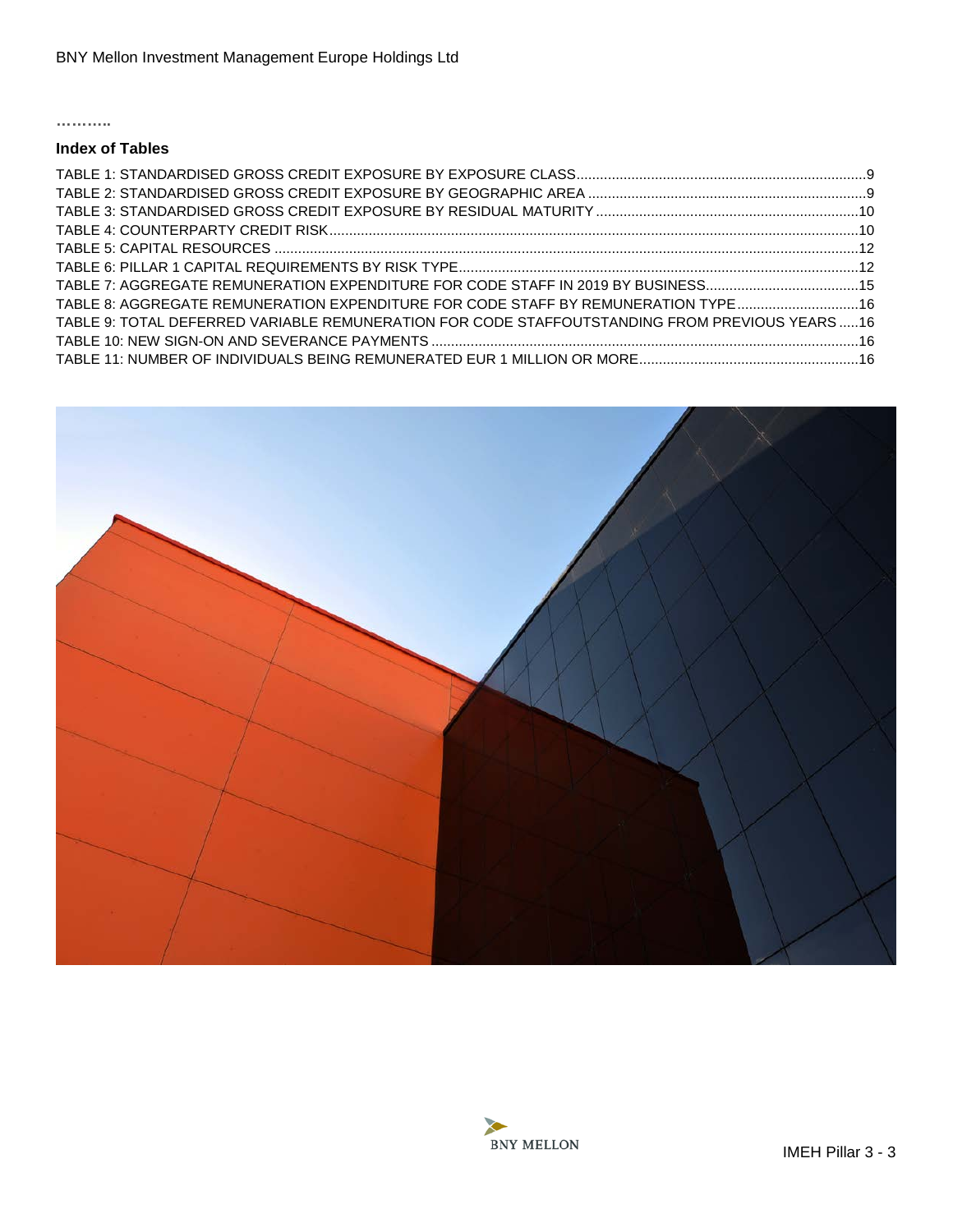# <span id="page-3-0"></span>**1 Introduction**

The Bank of New York Mellon (BNY Mellon) is a global investments company dedicated to helping its clients manage and service their financial assets throughout the investment lifecycle. Whether providing financial services for institutions, corporations or individual investors, BNY Mellon delivers informed investment management and investment services in 35 countries and more than 100 markets. As at December 31 2019, BNY Mellon had \$37.1 trillion in assets under custody and/or administration, and \$1.9 trillion in assets under management.

This Pillar 3 disclosure relates to BNY Mellon Investment Management Europe Holdings Limited ('IMEH') – a holding company for BNY Mellon EMEA-based investment management firms - and is published in accordance with the requirements of the Financial Conduct Authority ('FCA') Prudential Sourcebook for Banks, Building Societies and Investment Firms, BIPRU 11 (Pillar 3).Financial Conduct Authority ('FCA') Prudential Sourcebook for Banks, Building Societies and Investment Firms, BIPRU 11 (Pillar 3). Pillar 3 disclosures are made in respect of the consolidation group headed by IMEH.

This disclosure is made annually. The company will reassess the need to publish some or all of the disclosures more frequently than annually in light of any significant change to the relevant characteristics of its business including disclosure about capital resources and adequacy, and information about risk exposure and other items prone to rapid change.

This disclosure was approved for publication by the Board of Directors (hereafter the 'Board') on 26 June 2020 and published on The Bank of New York Mellon Corporation group website [\(www.bnymellon.com\)](http://www.bnymellon.com/investorrelations/filings/index.html), in the section Investor Relations, Financial Reports, Other Regulatory.

## <span id="page-3-1"></span>**1.1. Purpose of Pillar 3 Disclosure**

The EU Capital Requirements Directive (CRD) is the genus of the FCA's prudential rules and establishes a risk sensitive approach to capital management, which is comprised of three pillars:

**Pillar 1 - Minimum capital requirement:** Establishes rules for the calculation of minimum capital for credit risk, counterparty credit risk, market risk and operational risk and capital resources requirements

**Pillar 2 - Supervisory review process:** An internal discipline to evaluate the adequacy of the regulatory capital requirement under Pillar 1 and other non-Pillar 1 risks. This pillar requires the FCA to undertake a supervisory review to assess the robustness of IMEH's internal assessment and its capital requirements.

**Pillar 3 - Market discipline:** complements the other pillars and effects market discipline through public disclosure. Expanded disclosure about capital and risk enables interested parties to gauge the capital adequacy of individual financial institutions.

Wherever possible and relevant, the Board will ensure consistency between Pillar 3 disclosures, Pillar 1 reporting and Pillar 2 ICAAP content e.g., disclosure about risk management practices and capital resources at year-end.

# <span id="page-3-2"></span>**2 Scope of Application**

## <span id="page-3-3"></span>**2.1 Company Description**

The IMEH group forms the EMEA arm of BNY Mellon's global asset management business. In common with the global strategy, each of the Investment Firms acquired or established operates with a significant degree of operational autonomy. The strategy of the various subsidiaries is decided by the individual Boards. Through the appointment of senior management to the individual Boards, the Group have input into and oversight of the on-going development and assessment of that strategy.

The following regulated entities ('Investment Businesses') are fully consolidated subsidiaries:

- BNY Mellon Investment Management EMEA Limited ('IM EMEA')
- BNY Mellon Fund Management Limited

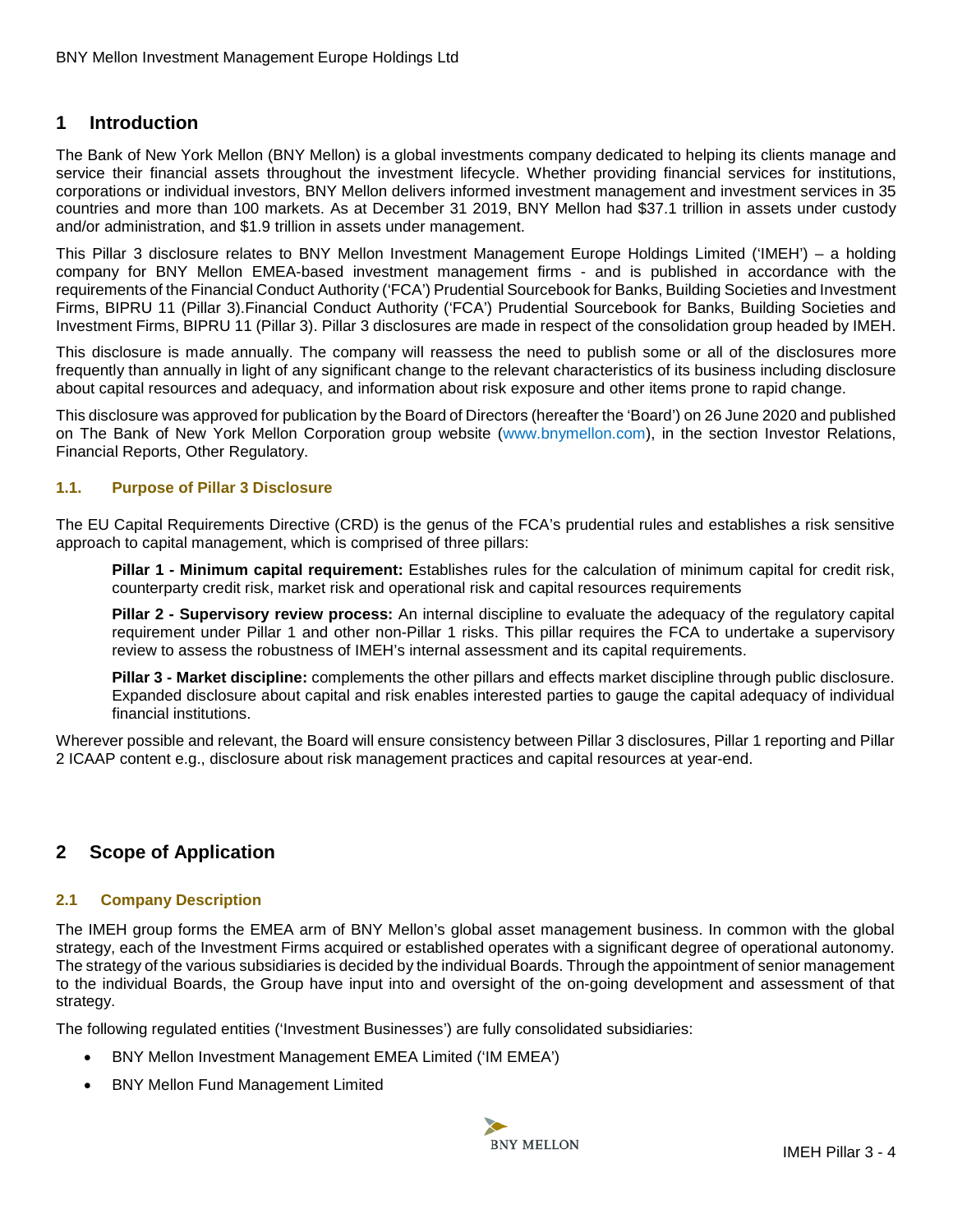- BNY Mellon Investments Switzerland GmbH
- BNY Mellon Fund Management (Luxembourg) S.A.
- Insight Investment Management Limited, comprising Insight Investment Management (Global) Limited, Insight Investment Funds Management Limited, Insight Investment Management (Europe) Limited and Insight Investment International Limited
- Newton Management Limited, comprising Newton Investment Management Limited and Newton Investment Management (North America) Limited
- Walter Scott & Partners Limited

## **Figure 1: BNYM IMEH Corporate Structure at 31 December 2019**



<sup>1</sup> Mellon Investments (UK) Limited had its FCA 4A permissions removed on 17 October 2019.

<sup>2</sup> Newton Investment Management (NA) Ltd transferred all regulated activities and associated risks to Newton Investment Management (NIM) in early 2020. FCA 4A permission removal was completed on 9 June 2020.

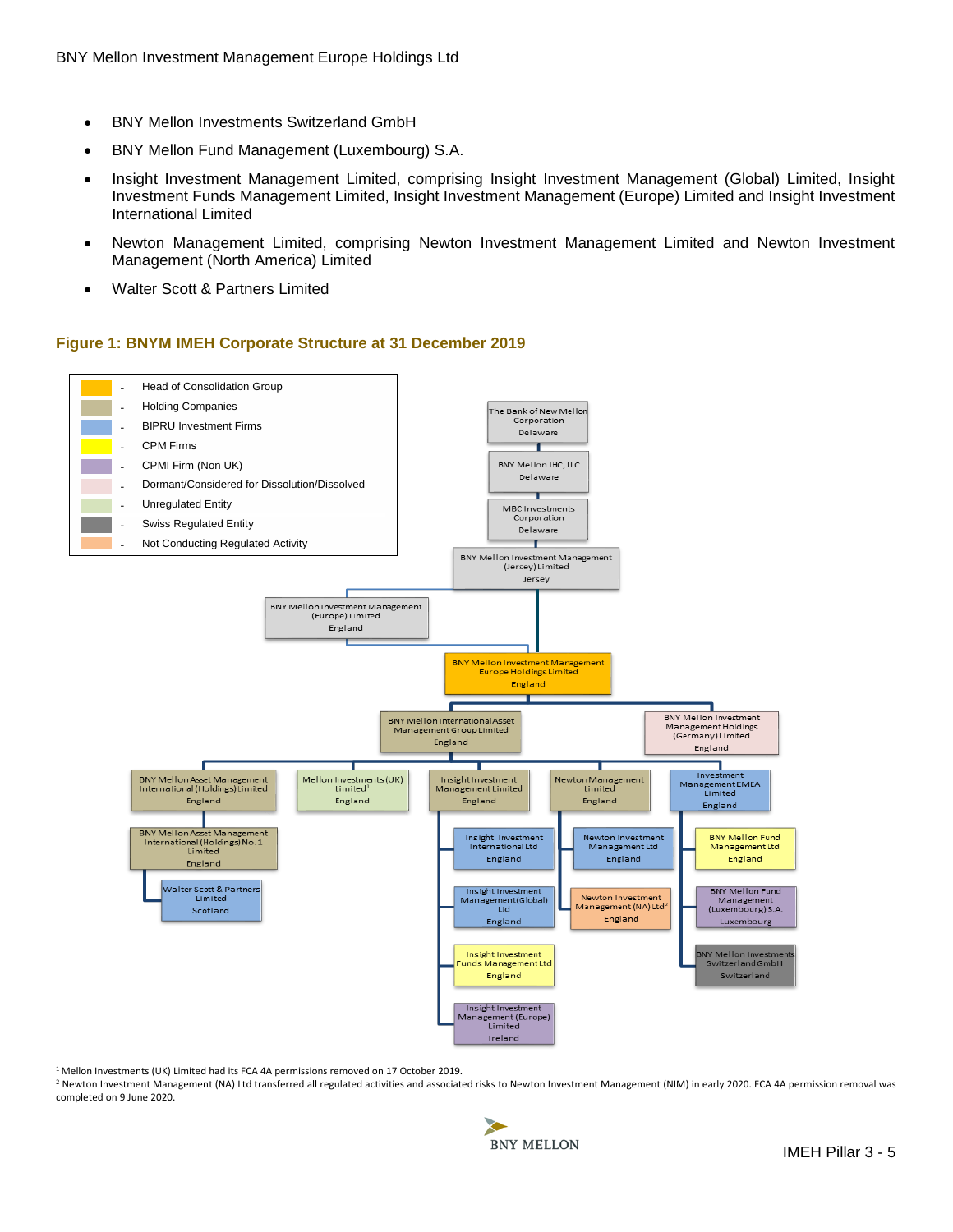# <span id="page-5-0"></span>**3 Risk Management Objectives and Policies**

## <span id="page-5-1"></span>**3.1 Risk Management Framework**

Each of the Investment Businesses is operated as a discrete entity and the Board and executive team members have a high degree of knowledge about their business and are very close to the day-to-day risk management and other associated issues such as trading, compliance and staff management. The regulated Investment Businesses' Boards have primary responsibility for both the management and the oversight of risks together with the quality and effectiveness of risk management, compliance and regulatory frameworks in their firms. They meet at least on a quarterly basis and consider reports and issues escalated by the delegated groups and committees within their business. In the cases of; IM EMEA, Insight, Newton, BNY Mellon Fund Management Limited, BNY Mellon Fund Management (Luxembourg) S.A and Walter Scott & Partners each has appointed Independent Non-Executive Directors to the Boards of the Regulated entities.

Risk Management culture is centred on the Three Lines of Defence with Risk Management being the second and Internal Audit the third line of defence. Within the EMEA Investment Management business, the EMEA and LatAm Investment Management Head of Risk and Compliance oversees the management of risk through Risk Managers operating in the Investment Businesses.

## <span id="page-5-2"></span>**3.2 Scope and Nature of Risk Reporting Systems**

BNYM Investment Management is a global business with global oversight arrangements. The global Investment Management Risk Committee (IMRC) meets monthly in New York. The IMRC is chaired by Mitchell Harris – the Investment Management CEO - and the membership includes representatives from each of the BNYM IM regions. The IMRC is responsible for the management of risk across the entire IM business.

The IMRC has set a risk appetite for the Global Investment Management business and each Investment Business has established its own risk appetite within the overall global tolerance and framework. Risk metrics exist at every level of the stated risk appetite to ensure and report, both at an Investment Business level and globally, that risks are being managed with agreed limits.

All Investment Businesses have a Risk & Compliance Committee. These meet at least quarterly, but in practice tend to be monthly, and commonly comprise internal Risk & Compliance, business line management and Finance as well representatives from central Risk, Compliance, Audit and Legal. Escalation guidelines exist to ensure appropriate escalation. In addition, depending on the size and business activities, some Investment Businesses have senior management, investment, credit and other committees.

Notwithstanding the autonomy and responsibility of the individual Investment Businesses, each of them adopts a common overall risk framework in line with global BNYM policy standards. This helps to ensure thoroughness of risk management activities, consistency of approach, and commonality in escalation to the IMRC. The elements of the risk management framework are:

## <span id="page-5-3"></span>**3.3 Risk Appetite Statement**

An overarching Risk Appetite Statement (RAS) has been prepared at the Global Investment Management business level. Each business within the consolidated IMEH Group has and maintains a local RAS including the levels of risk that it has determined it will accept, and how those levels will be monitored and reported. Although each business has the autonomy to propose any level of risk appetite that its Board considers appropriate, any levels of risk which exceed the IM accepted levels of risk require approval by the IMRC.

## <span id="page-5-4"></span>**3.4 Risk and Control Self-Assessment**

Each business assesses the risks associated with its key business processes. Detailed process driven risk assessments consider all factors of the operation of each business. Assessments consider the frequency and severity of operational losses, performance of key risk indicators, emerging risks, audit and regulatory findings. In the event a control is deemed as 'Designed Effectively/ Operating Ineffectively' or 'Designed Ineffectively/ Operating Ineffectively' the risk owner or their

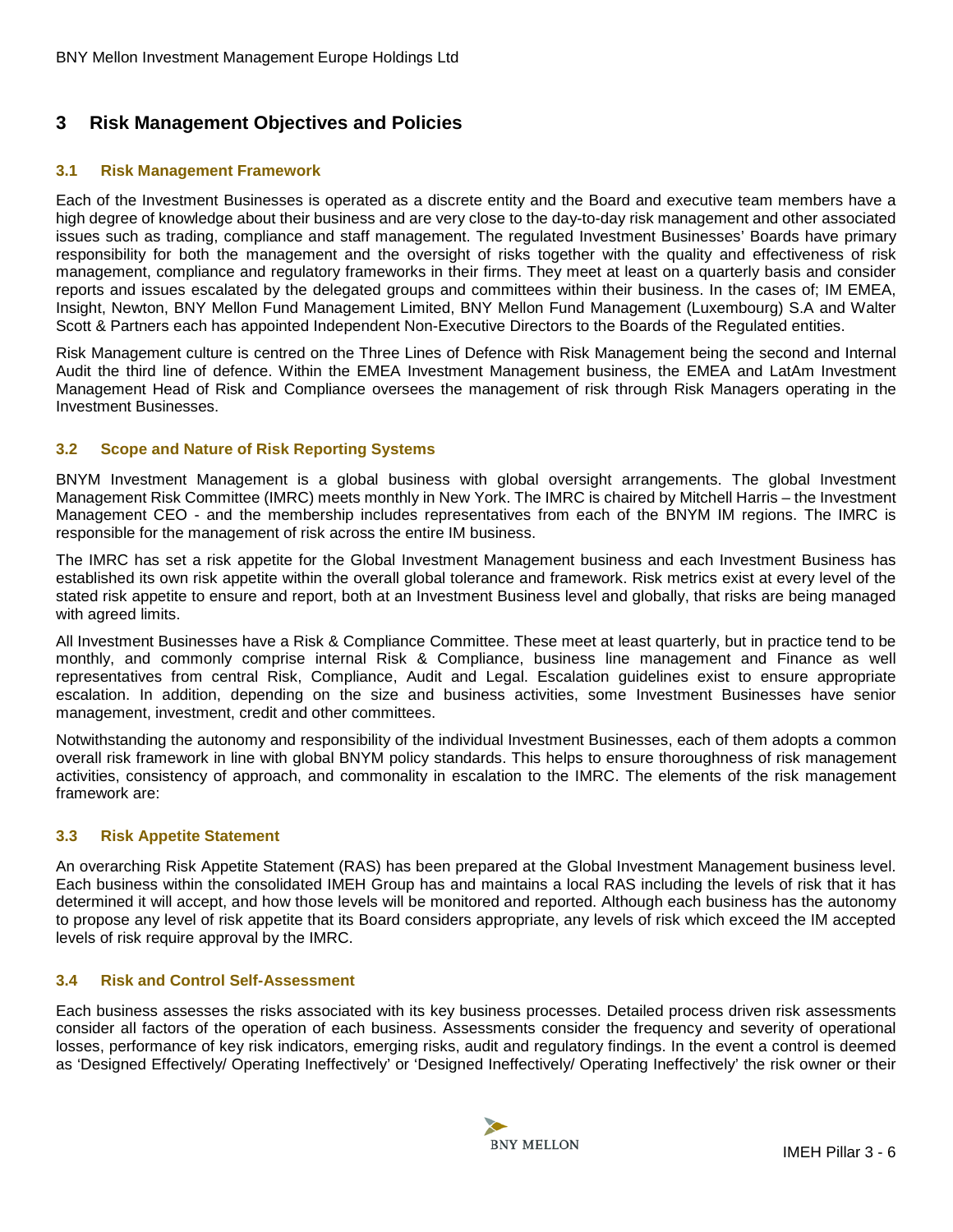designee documents a description of the Control Gap and Action Plan to mitigate the control inefficiency or a formal Risk Acceptance is sought and documented.

## <span id="page-6-0"></span>**3.5 Key Risk Indicators**

Key Risk Indicators (KRIs) are used by business lines to evaluate control effectiveness and residual risk within a business process. Material risks are monitored by appropriate KRIs which relate directly to key risks identified in the RAS. The business lines use the corporate KRI process to monitor changes in the probability of the high risks materialising, and to ensure that appropriate actions are taken. KRIs are reported on a monthly or quarterly basis.

## <span id="page-6-1"></span>**3.6 Operational Risk Events**

Significant events of \$10k or greater and all near misses must be recorded on the Risk Management Platform as soon as practicable but not later than within 30 calendar days of detection. Sector Operational Risk Managers may grant an extension at their discretion. Significant Events greater than USD \$50,000 must be elevated and reported to Senior Management within 72 hours of the date of determination and include the best available information at that point in time. A near miss with a notional or transactional value greater than \$10 million should be elevated to Senior Management on the day of detection.

## <span id="page-6-2"></span>**3.7 High Level Assessment**

On a quarterly basis a high level risk assessment (HLA) is carried out at the Investment Management level that covers all the firms in the IMEH Group. HLA provides a qualitative assessment of the inherent risk, quality of control, residual risk and direction of risk for Operational Risk Basel loss type categories and certain sub-type categories**.**

## <span id="page-6-3"></span>**3.8 Emerging and External Risks**

Emerging and External Risks are identified according to the assessment of the inherent risk, quality of controls in place to mitigate risk and likelihood to identify residual risk. Emerging and External Risks are rated as 'High', 'Moderate', and 'Low' with direction anticipated.

#### <span id="page-6-4"></span>**3.9 Stress Testing**

Stress testing is performed at the IMEH Consolidated level to ensure consistency, and supplemented by Investment Business level stress testing to deal with any idiosyncratic risks. The process reflects stressed scenarios that identify an appropriate range of adverse circumstances of varying nature, severity and duration. Sources of risk information used to assist scenario development include Emerging and External Risk reporting, financial sensitivity analysis, outputs from the risk assessment tools, operational risk trends, macro-economic data, financial news, client management information or general business statistics.

Scenarios are derived from current, emerging, and plausible future risks and strategy, and reviewed, discussed and agreed by IMEH's and Investment Businesses' legal entity boards for Investment Business level tests.

The conclusion of the stress testing process is a statement of the future risk(s) the business faces, control improvements to mitigate the impact should the risk arise and where appropriate, a recommendation for the capital held against each risk type.

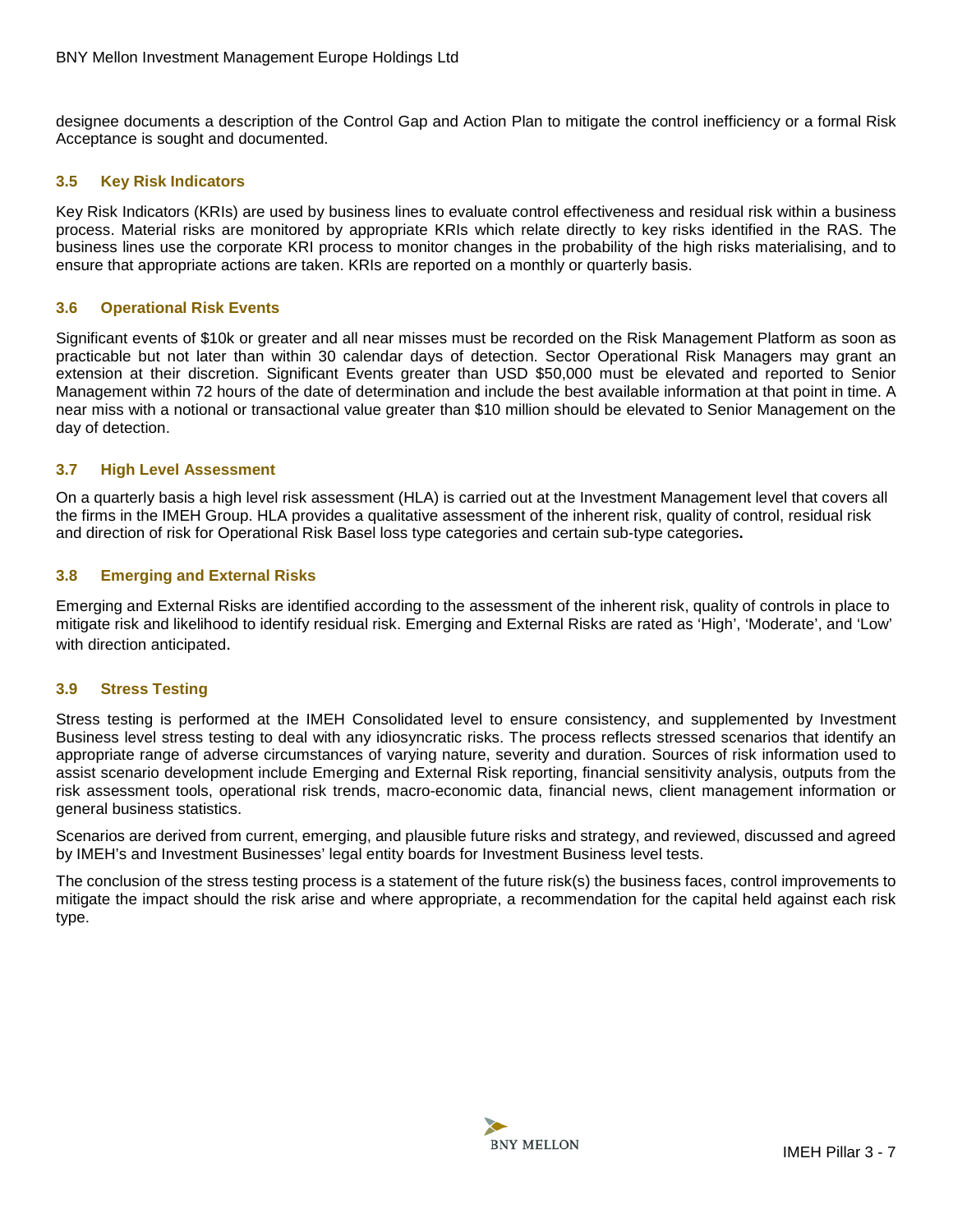# <span id="page-7-0"></span>**4 Key Risk Areas**

## <span id="page-7-1"></span>**4.1 Operational Risk**

Operational risk is the risk of loss resulting from inadequate or failed internal processes, people, and systems, or from external events (including legal risk but excluding strategic and reputation risk). It may arise from errors in transaction processing, breaches of internal control systems and compliance requirements, internal or external fraud, damage to physical assets, and business disruption due to systems failures, execution, delivery and process management or other events. Operational risk can also arise from potential legal or regulatory actions because of non-compliance with regulatory requirements, prudent ethical standards or contractual obligations, these being sub-classified as compliance risk.

Across the IMEH group the level of operational risk is managed through rigorous operating policies, procedures and controls set by the Investment Businesses' Boards and implemented by Risk Management.

Business Managers in each Investment Business are responsible for Risk Control Self Assessments ("RCSA"), which include identification of the risks associated with key business processes, identifying and measuring the effectiveness of controls in place to manage risk and for remediation of any weakness. RCSAs are reviewed on at least an annual basis by Business Management. The Risk Management teams have an independent oversight role in this process.

Model Risk constitutes an integral part of BNYM risk management framework and is managed at the legal entity level by Business Managers. The Investment Businesses use models as a complement to a qualitative investment or business judgement, or as primary drivers of investment decisions. All models are subject to the BNYM Enterprise Model Risk Management Policy which governs the process of development, approval and validation of models.

The Investment Businesses' Boards monitor operational risks and the appropriateness of controls through the Risk & Compliance Committee and independent reporting from Risk Managers. This requires the Investment Businesses to regularly update their RCSAs, as well as monthly KRIs and prompt reporting of any significant financial impacts as a result of errors.

Risk Management performs monitoring appropriate to the business and identified risks, which includes KRI reporting, significant event analysis and ad hoc reviews. Moreover, the key elements of the RCSA, internal control environment, monitoring and governance arrangements are routinely reviewed and challenged by the Risk & Compliance Committee.

## <span id="page-7-2"></span>**4.2 Market Risk**

Market risk is the risk to a firm's financial condition arising as a result of adverse movements in the markets, such as foreign currency exchange rates, interest rates and equity and commodity prices.

None of the IMEH group regulated entities are authorised to trade on their own account or to underwrite issues of financial instruments. Market risk capital arises due to non-trading exposures in non-functional currencies, and when investments in equities and in collective investment undertakings (CIU) are held to launch new products or as investments (e.g. holdings in cash funds). These are accounted for at their market value.

## <span id="page-7-3"></span>**4.3 Interest Rate Risk in Non-Trading Book**

Interest Rate Risk (IRR) is the risk associated with changes in interest rates that affect net interest income (NII) from interestearning assets and interest-paying liabilities. It is a regulatory requirement that interest rate risk is monitored in the trading portfolio and non-trading book separately, the IMEH group does not have a trading portfolio. The IRR exposure in the nontrading book arises from on and off-balance sheet assets and liabilities, and changes with movements in domestic and foreign interest rates.

IMEH group does not have a significant exposure to IRR although it continues to monitor it through the financial control framework which will identify any change in the exposure.

## <span id="page-7-4"></span>**4.4 Credit Risk**

Credit risk is the risk of default from counterparties or clients for deposits, loans, commitments, securities and other assets where the realisation of the value of the asset is dependent on its ability to perform.

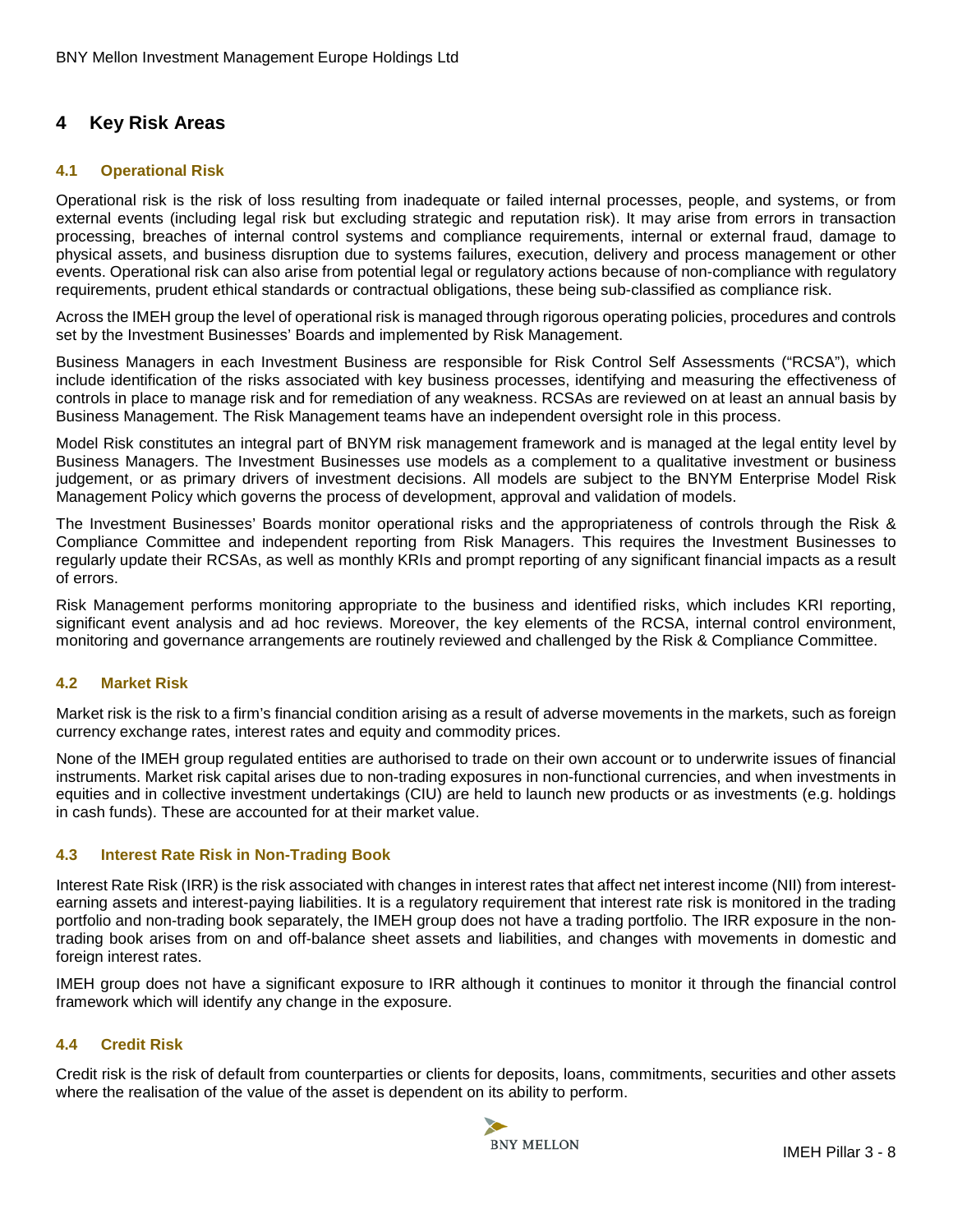Assets subject to credit risk for the IMEH group typically comprise deposits with BNY Mellon London Branch, deposits with external banks, investments in money market funds and fee receivables from clients. Cash deposits, typically the Investment Firm's accumulated profits, are held under a variety of arrangements including deposits with BNY Mellon (London Branch). However, each MIFID Investment Firm holds a liquidity buffer equivalent to at least twice the calculated Fixed Overhead Requirements (FOR), calculated under FCA Rules, outside the BNY Mellon Group – insulated from the risk of BNY Mellon failure.

## **Credit Risk Exposure**

<span id="page-8-0"></span>The following credit risk exposure tables (1) to (4) summarise the credit exposure for IMEH group by exposure class, credit quality steps, geographic area and residual maturity. All data as at 31 December 2019.

| <b>Exposure Class</b>                               | <b>Exposure at Default (EAD) pre</b><br><b>Credit Risk Mitigation (CRM)</b> |           | <b>Average EAD pre CRM</b> |           | <b>Standardised Credit Risk</b><br><b>Capital Requirement</b> |        |
|-----------------------------------------------------|-----------------------------------------------------------------------------|-----------|----------------------------|-----------|---------------------------------------------------------------|--------|
| (£000s)                                             | 2019                                                                        | 2018      | 2019                       | 2018      | 2019                                                          | 2018   |
|                                                     |                                                                             |           |                            |           |                                                               |        |
| Central governments or central<br>banks             | -                                                                           | ۰         |                            |           | -                                                             |        |
| <b>Institutions</b>                                 | 1,660,672                                                                   | 1,422,663 | 1,583,491                  | 1,335,382 | 26,571                                                        | 22.763 |
| Corporates                                          | 638.103                                                                     | 672.800   | 705.245                    | 707,481   | 37,922                                                        | 36,959 |
| Short term claims on Institutions<br>and Corporates | ۰                                                                           |           |                            |           | $\overline{\phantom{0}}$                                      |        |
| <b>Collective Investment</b><br><b>Undertakings</b> | -                                                                           |           |                            |           | -                                                             |        |
| Other                                               | 40.294                                                                      | 32,013    | 39,493                     | 31,777    | 3,223                                                         | 2,561  |
|                                                     |                                                                             |           |                            |           |                                                               |        |
| <b>Total</b>                                        | 2,339,068                                                                   | 2,127,476 | 2,328,229                  | 2,074,640 | 67,717                                                        | 62,283 |

## **Table 1: Standardised gross credit exposure by exposure class**

## <span id="page-8-1"></span>**Table 2: Standardised Gross Credit Exposure by Geographic Area**

| <b>Exposure Class</b>                               |                          | <b>Europe</b>            |                          | <b>Americas</b>          |                          | <b>Africa</b>            |                          | <b>Asia Pacific</b>      | <b>Total</b> |           |
|-----------------------------------------------------|--------------------------|--------------------------|--------------------------|--------------------------|--------------------------|--------------------------|--------------------------|--------------------------|--------------|-----------|
| (£000s)                                             | 2019                     | 2018                     | 2019                     | 2018                     | 2019                     | 2018                     | 2019                     | 2018                     | 2019         | 2018      |
|                                                     |                          |                          |                          |                          |                          |                          |                          |                          |              |           |
| Central governments or central<br>banks             | $\overline{\phantom{a}}$ | $\sim$                   | ٠                        | $\overline{\phantom{a}}$ | $\overline{\phantom{a}}$ |                          |                          | $\overline{\phantom{a}}$ |              |           |
| <b>Institutions</b>                                 | 1,657,692                | 1,421,474                | 2,980                    | 1,190                    | $\overline{\phantom{a}}$ |                          |                          | $\overline{\phantom{a}}$ | 1,660,672    | 1,422,663 |
| <b>Corporates</b>                                   | 622,183                  | 662,907                  | 14,057                   | 8,437                    | $\overline{\phantom{a}}$ | $\overline{\phantom{a}}$ | 1,863                    | 1,456                    | 638.103      | 672,800   |
| Short term claims on Institutions<br>and Corporates | $\overline{\phantom{a}}$ | $\overline{\phantom{a}}$ | $\overline{\phantom{a}}$ | $\overline{\phantom{a}}$ | $\overline{\phantom{a}}$ | $\overline{\phantom{a}}$ | $\overline{\phantom{a}}$ | $\overline{\phantom{a}}$ | ٠            |           |
| <b>Collective Investment</b><br>Undertakings        | -                        | $\overline{\phantom{0}}$ | ٠                        | $\overline{\phantom{a}}$ | $\overline{\phantom{a}}$ |                          |                          | -                        |              |           |
| <b>Other items</b>                                  | 40,294                   | 32,013                   | ٠                        | $\overline{\phantom{a}}$ | $\overline{\phantom{a}}$ | $\overline{\phantom{a}}$ |                          | $\overline{\phantom{a}}$ | 40,294       | 32,013    |
|                                                     |                          |                          |                          |                          |                          |                          |                          |                          |              |           |
| <b>Total</b>                                        | 2,320,168                | 2,116,393                | 17,037                   | 9,627                    | ۰.                       | ۰.                       | 1,864                    | 1,456                    | 2,339,068    | 2,127,476 |

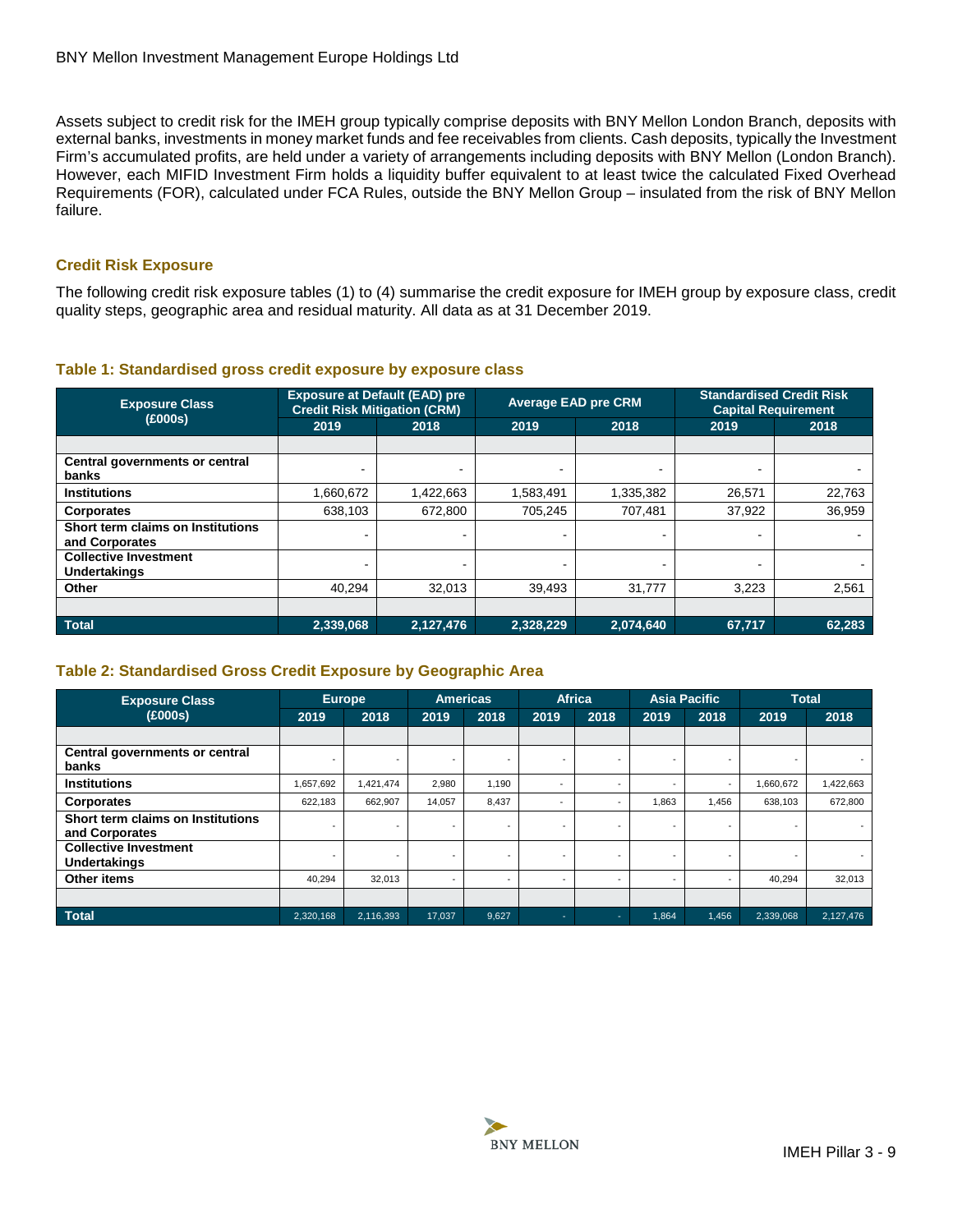<span id="page-9-1"></span>

| <b>Exposure Class</b>                               | Less than 3 months |                | 3 months to 1year |        | Over 1 year or<br>unidentified |      | <b>Total</b> |           |
|-----------------------------------------------------|--------------------|----------------|-------------------|--------|--------------------------------|------|--------------|-----------|
| (£000s)                                             | 2019               | 2018           | 2019              | 2018   | 2019                           | 2018 | 2019         | 2018      |
|                                                     |                    |                |                   |        |                                |      |              |           |
| Central governments or central<br>banks             |                    |                |                   |        |                                |      |              |           |
| <b>Institutions</b>                                 | .660,672           | ,422,663       | -                 |        |                                |      | .660,672     | 1,422,663 |
| <b>Corporates</b>                                   | 638,103            | 672,800        | -                 | -      |                                |      | 638,103      | 672,800   |
| Short term claims on institutions<br>and Corporates |                    | $\blacksquare$ |                   |        |                                |      |              |           |
| <b>Collective Investment</b><br><b>Undertakings</b> |                    |                |                   |        |                                |      |              |           |
| Other items                                         |                    | ۰.             | 40.294            | 32,013 |                                |      | 40.294       | 32,013    |
|                                                     |                    |                |                   |        |                                |      |              |           |
| Total                                               | 2,298,775          | 2,095,463      | 40.294            | 32,013 | н.                             |      | 2,339,068    | 2,127,476 |

## **Past-Due Assets and Provisions**

As at December 31, 2019, IMEH or any of the underlying Investment Businesses had no material assets past-due greater than 90 days. Neither IMEH nor any of the underlying Investment Businesses incurred any material write-offs of bad debts or make any recovery of amounts previously written off during the year to December 31, 2019.

## <span id="page-9-0"></span>**4.5 Counterparty Credit Risk**

Counterparty credit risk is the risk that a counterparty to a contract recorded in either the trading book or non-trading book defaults before fulfilment of cash-flow obligations.

The IMEH group computes counterparty credit risk capital at Pillar 1 using the Counterparty Credit Risk (CCR) mark-tomarket method as per the FSA's BIPRU 13.4. Although the group has no trading book, as at 31 December 2019 IMEH had some derivative positions which it had entered into in order to hedge the impact on its revenue of market and economic factors. The positions are swaps and index futures with high credit quality institutions attracting, under the simplified approach to credit risk, a 20% risk weight.

## <span id="page-9-2"></span>**Table 4: Counterparty Credit Risk**

 $\overline{a}$ 

| Type of a derivative position | Weighting | <b>Risk Weighted Assets</b> | <b>CCR</b> |
|-------------------------------|-----------|-----------------------------|------------|
| <b>Interest Swap</b>          | 20%       | 515.954                     | 41,276     |
| <b>Equity Swap</b>            | 20%       | 199.003                     | 15.920     |
| <b>Inflation Swap</b>         | 20%       | 5,043,563                   | 403,485    |
| <b>Equity Index Futures</b>   | 20%       | $\overline{\phantom{0}}$    |            |
| <b>FX Futures</b>             | 20%       | $\overline{\phantom{0}}$    |            |
| <b>Total</b>                  |           | 5,758,519                   | 460,682    |

IMEH may be exposed to wrong way risk due to some derivative positions it entered.[1](#page-9-3) This risk can be associated with financial collateral, or with transactions where the underlying trade or secured loan is associated or correlated with the creditworthiness of the counterparty. In IMEH Group wrong way risk is managed at the legal entity level in line with the BNYM Policy on Wrong Way Risk; in particular counterparties and transactions are subject to country limits and to credit limits by product type and there is an escalation procedure in place for any trades that fall outside of these criteria.

<span id="page-9-3"></span><sup>1</sup> Wrong way risk exists when the exposure to a particular counterparty is positively correlated with the probability of default of the counterparty itself.

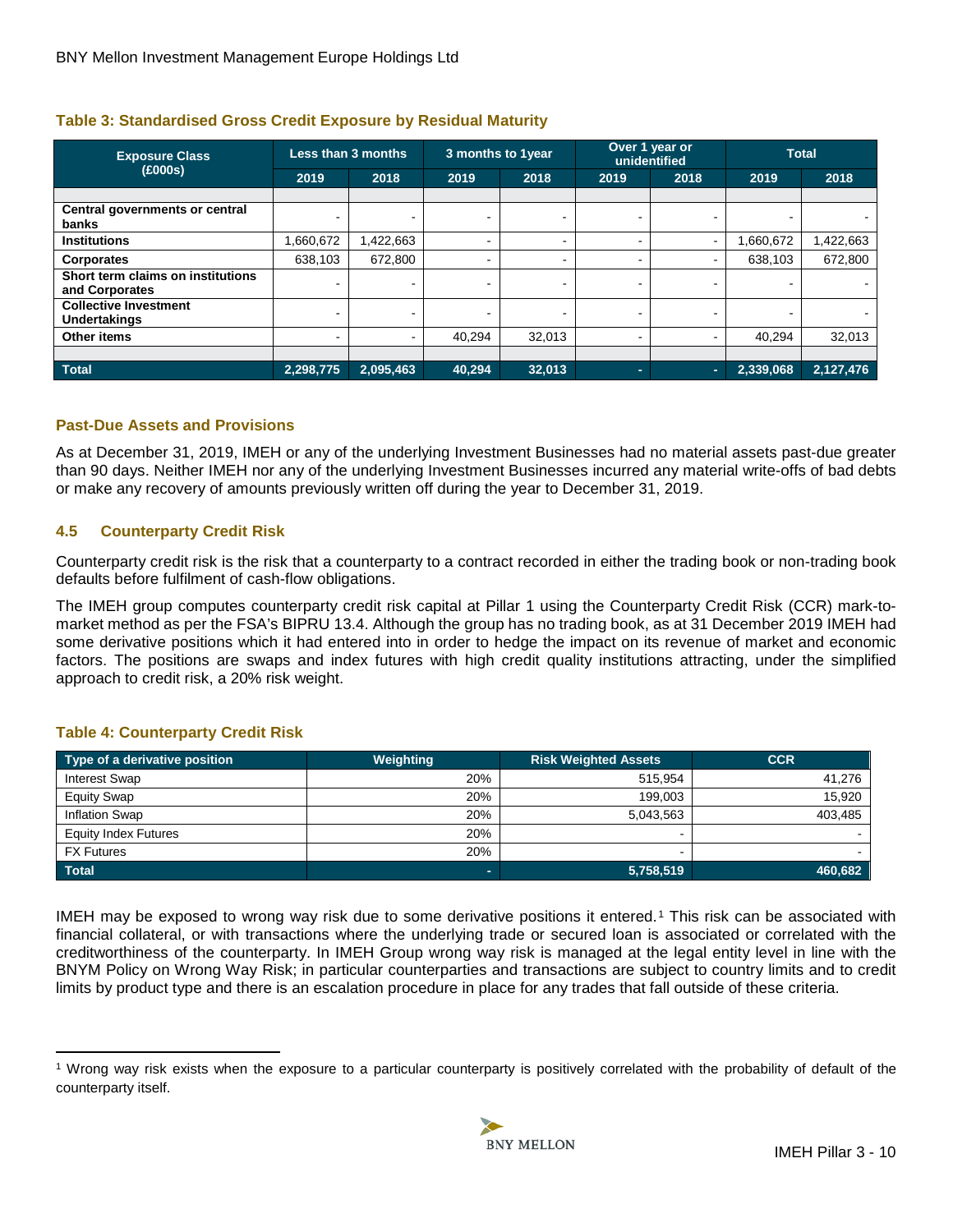## <span id="page-10-0"></span>**4.6 Liquidity Risk**

Liquidity Risk is the risk that a firm, although solvent, either does not have available sufficient financial resources to enable it to meet its obligations as they fall due, or can secure such resources only at excessive cost.

The IMEH group currently has sufficient cash and current assets to meet its liabilities when they fall due; current and projected cash deposits are able to cover current and long term liabilities. Management fees provide the major source of funds with payment of staff and administrative expenses being the principal uses of funds. Net operating cash flows are projected to be positive and no financing requirements are anticipated. There is minimal risk to the source and use of the funds as there are no deposit-taking activities or loans to clients, and there are no derivatives or off-balance sheet exposures apart from FX forward contracts or other hedges for risk management purposes. Other exceptional activities such as acquisitions are funded either through existing cash resources or from the BNY Mellon group through debt and/or equity.

## <span id="page-10-1"></span>**4.7 Third Party Risk**

Third Party risk is the risk of failure in respect of the provision of services by a third party provider that could potentially damage an entity's operations, or if contracts with any of the third party providers are terminated, that the entity may not be able to find alternative providers on a timely basis or on equivalent terms.

Each Investment Management Business has implemented an outsourcing policy which details certain minimum standards that should be adopted when considering or dealing with a service and/or activity that is outsourced to another legal entity, either within the BNYM Group (inter affiliate) or to an external provider and establishes a framework for evaluating and analysing outsourcing projects.

## <span id="page-10-2"></span>**4.8 Reputational Risk**

Reputational risk is the current or prospective risk to earnings and capital arising from adverse perception of the image of the financial institution on the part of customers, counterparties, shareholders, investors or regulators.

In addition to the reputational contagion, reputational risk to the Investment Management brand will present itself as a loss of confidence by its clients. Consistent poor performance over a period of time, operational events that occur without appropriate remedy and are perceived by clients to be systemic weaknesses in controls, or a loss of key investment managers are all possible reasons for a loss of confidence. It is recognised that IMEH does not conduct any operational activity to generate risks in its own right; therefore the risk is that such situations could occur within the Investment Businesses.

## <span id="page-10-3"></span>**5 Capital Resources and Requirements**

IMEH and its subsidiaries that fall within the scope of BIPRU regime are required to calculate their Pillar 1 capital requirements as larger of Fixed Overhead Requirement (FOR) or the sum of credit and market risk capital resource requirements.

## <span id="page-10-4"></span>**5.1 Available Capital Resources**

The following table summarises the capital resources for IMEH as at 31 December 2019.

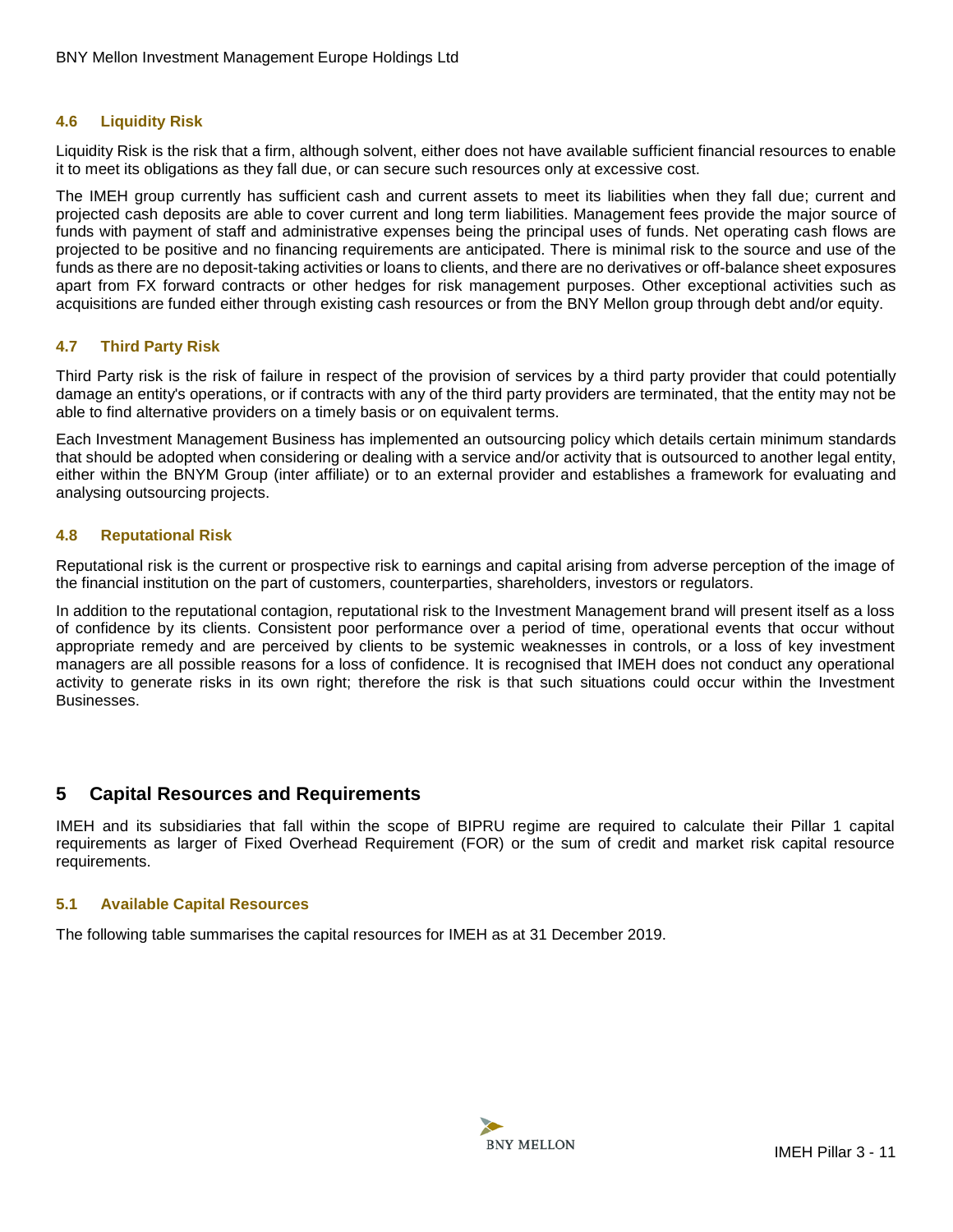## <span id="page-11-2"></span>**Table 5: Capital Resources**

| <b>Capital Resources</b>                       | <b>IMEH</b>              |              |  |  |
|------------------------------------------------|--------------------------|--------------|--|--|
| (£000s)                                        | 2019                     | 2018         |  |  |
| <b>Tier 1 Capital</b>                          |                          |              |  |  |
| Called up Share Capital                        | 2,484,730                | 2,484,730    |  |  |
| <b>Retained Earnings and Other Reserves</b>    | 226,683                  | 14,452       |  |  |
| <b>Total Tier 1 Capital</b>                    | 2,711,413                | 2,499,182    |  |  |
| <b>Deductions from Tier 1 Capital</b>          |                          |              |  |  |
| <b>Intangible Assets</b>                       | $-1,320,073$             | $-1,308,046$ |  |  |
| <b>Total Tier 1 Capital After Deductions</b>   | 1,391,340                | 1,191,136    |  |  |
| <b>Total Tier 2 Capital</b>                    | <b>.</b>                 |              |  |  |
| Deductions from Total of Tiers 1 and 2 Capital |                          |              |  |  |
| <b>Material Holdings</b>                       | $\overline{\phantom{0}}$ |              |  |  |
| <b>Total Capital Resources</b>                 | 1,391,340                | 1.191.136    |  |  |

## <span id="page-11-0"></span>**5.2 Pillar 1 Capital Requirements**

IMEH calculates its Pillar 1 capital resource requirements as the larger of Fixed Overhead Requirement (FOR) or the sum of credit risk and market risk capital resource requirements.

<span id="page-11-3"></span>The following table details the Pillar 1 capital requirements by exposure class for IMEH as at 31 December 2019

## **Table 6: Pillar 1 Capital Requirements by Risk Type**

| <b>Capital Requirements and Adequacy</b><br>(£000s)                  | 2019      | 2018      |
|----------------------------------------------------------------------|-----------|-----------|
| <b>Credit Risk Capital requirements</b>                              | 67,717    | 62,283    |
| <b>Counterparty Risk Capital Component</b>                           | 461       | 357       |
| <b>Market Risk Capital Requirement</b>                               | 2,777     | 2,283     |
|                                                                      |           |           |
| <b>Total Market Risk and Credit Risk Requirement</b>                 | 70,954    | 64,923    |
|                                                                      |           |           |
| <b>Fixed Overhead Requirement</b>                                    | 100,067   | 80,992    |
|                                                                      |           |           |
| <b>Pillar 1 Capital Requirement</b>                                  | 100,067   | 80,992    |
|                                                                      |           |           |
| <b>Total Capital Resources</b>                                       | 1,391,340 | 1,191,136 |
| <b>Capital Surplus</b>                                               | 1,291,273 | 1,110,214 |
| <b>Total Capital Resources / Total Pillar 1 Capital Requirements</b> | 1390%     | 1472%     |

## <span id="page-11-1"></span>**5.3 Pillar 2 Capital Requirements**

Pillar 2 Capital Requirements are quantified as part of the Internal Capital Adequacy Assessment Process (ICAAP). The main purpose of Pillar 2 is to identify risks pertinent to IMEH operations not yet covered under Pillar 1 and to determine if it is required to hold any additional capital because of these risks.

The risks assessed under Pillar 2 are credit and market risk, operational risk, interest rate risk, business risk and other risks relevant to balance sheet items. Operational risk capital requirement is derived from a model-based assessment which uses IMEH Investment Businesses' internal loss data supplemented with loss data of other BNYM Investment Businesses and a forward-looking scenario analysis. Given the non-complex nature of IMEH credit and market risk, Pillar 2 requirements are calculated on the same basis as Pillar 1 requirements using the standardised methodology. Business risk is considered by applying a severe market downturn scenario to existing balances and financial forecasts over a five year period.

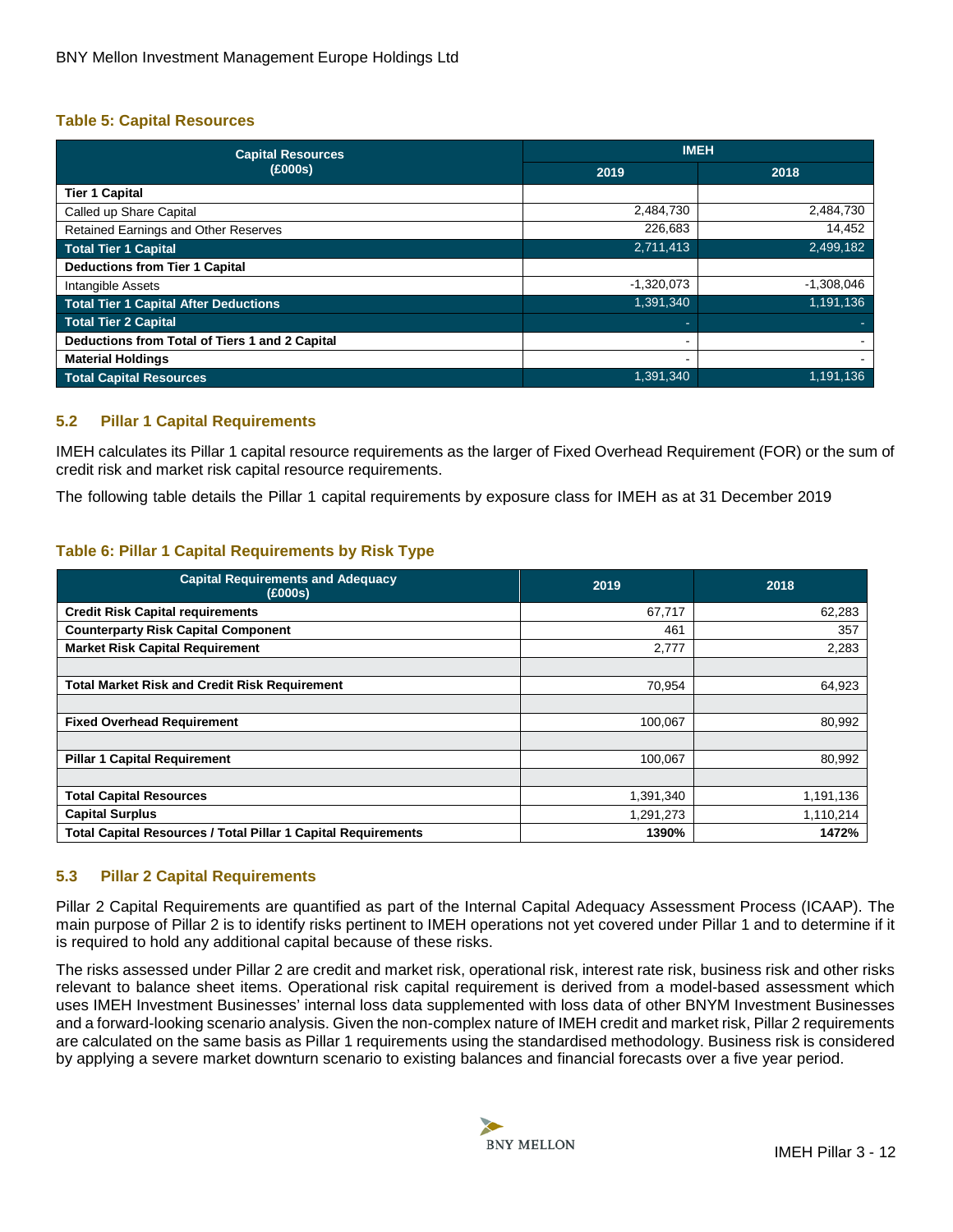In addition IMEH firms perform an orderly wind-down analysis using a set of commonly agreed assumptions which are applied to all firms within the consolidation group.

The overall internal capital adequacy is determined by taking the highest of Pillar 1, Pillar 2 or orderly wind-down scenario. Where Pillar 2 or orderly wind-down analysis result in a higher capital determination than Pillar 1, IMEH holds additional capital at the consolidated level and at the level of regulated entities forming the IMEH Group.

# <span id="page-12-0"></span>**6 Remuneration Disclosure**

## <span id="page-12-1"></span>**6.1 Governance**

The governance of remuneration matters for BNY Mellon and its group entities, including BNY Mellon Investment Management Europe Holdings Limited ("IMEH") and its businesses, which is regulated by the Financial Conduct Authority ("FCA"), is overseen by four committees, each with separate responsibilities in respect of remuneration as summarised below:

**Human Resources and Compensation Committee of BNY Mellon ("HRCC")** is responsible for overseeing BNY Mellon's employee compensation and benefits policies and programmes globally. It reviews and is responsible for the compensation plans, policies and programs in which the senior officers participate and has general oversight for the other incentive, retirement, welfare and equity arrangements for all employees globally. The members of the HRCC are non-executive members of the BNY Mellon's Board of Directors, acting on behalf of the BNY Mellon Board of Directors.

**Compensation Oversight Committee of BNY Mellon ('COC'**) is responsible for ensuring compensation plans are based on sound risk management, it provides governance and risk oversight and advises the HRCC on any compensation risk issues. The members of the COC are senior members of BNY Mellon management, including the Chief Human Resources Officer, the Chief Risk Officer, the Chief Financial Officer and the Head of Compensation & Benefits. The Chief Executive Officer is responsible for the funding and design of incentive plans. All new material incentive plans, material changes to existing incentive/sales plans and funding accrual decisions are subject to the review and approval of the CEO and CFO prior to the oversight by the HRCC

**Incentive Compensation Review Committee** ("ICRC") is the coordinating body of senior executives responsible for the oversight of the process of evaluating and recommending compensation reductions for all employees. These decisions are based on feedback regarding risk, compliance, audit and legal outcomes as well as situations of an employee engaged in fraud or who has directly or indirectly contributed to a financial restatement or other irregularity. The ICRC is a managementlevel committee that reports its recommendations to the HRCC. Ex ante adjustments are recommended by the employee's management for review and approval by the committee and ex post adjustments are formulated by the committee. The Chief Human Resources Officer chairs the committee supported by the Global Head of Compensation and Benefits. Voting members include the Chief Executive Officer, Chief Risk Officer, Chief Compliance & Ethics Officer, Chief Auditor, Chief Financial Officer and General Counsel.

**Investment Business Remuneration Committees** have delegated responsibility for remuneration matters from the relevant Boards of businesses within the IMEH group. In consultation with the COC, they are responsible for remuneration policy decisions and the approval of year-end compensation awards for its respective regulated staff members. This process includes formal input from Risk and Compliance when determining the amount of any variable incentive awards.

BNY Mellon undergoes an annual attestation process to ensure that its remuneration practices comply with all local laws and regulations as well as best market practice. The implementation of its remuneration policies is subject to an annual independent internal review by the Internal Audit function.

## <span id="page-12-2"></span>**6.2 Aligning Pay with Performance**

The IMEH businesses align their compensation philosophy with BNY Mellon and offer a total compensation opportunity that supports its values; client focus, integrity, teamwork and excellence, which pays for performance, both at the individual and

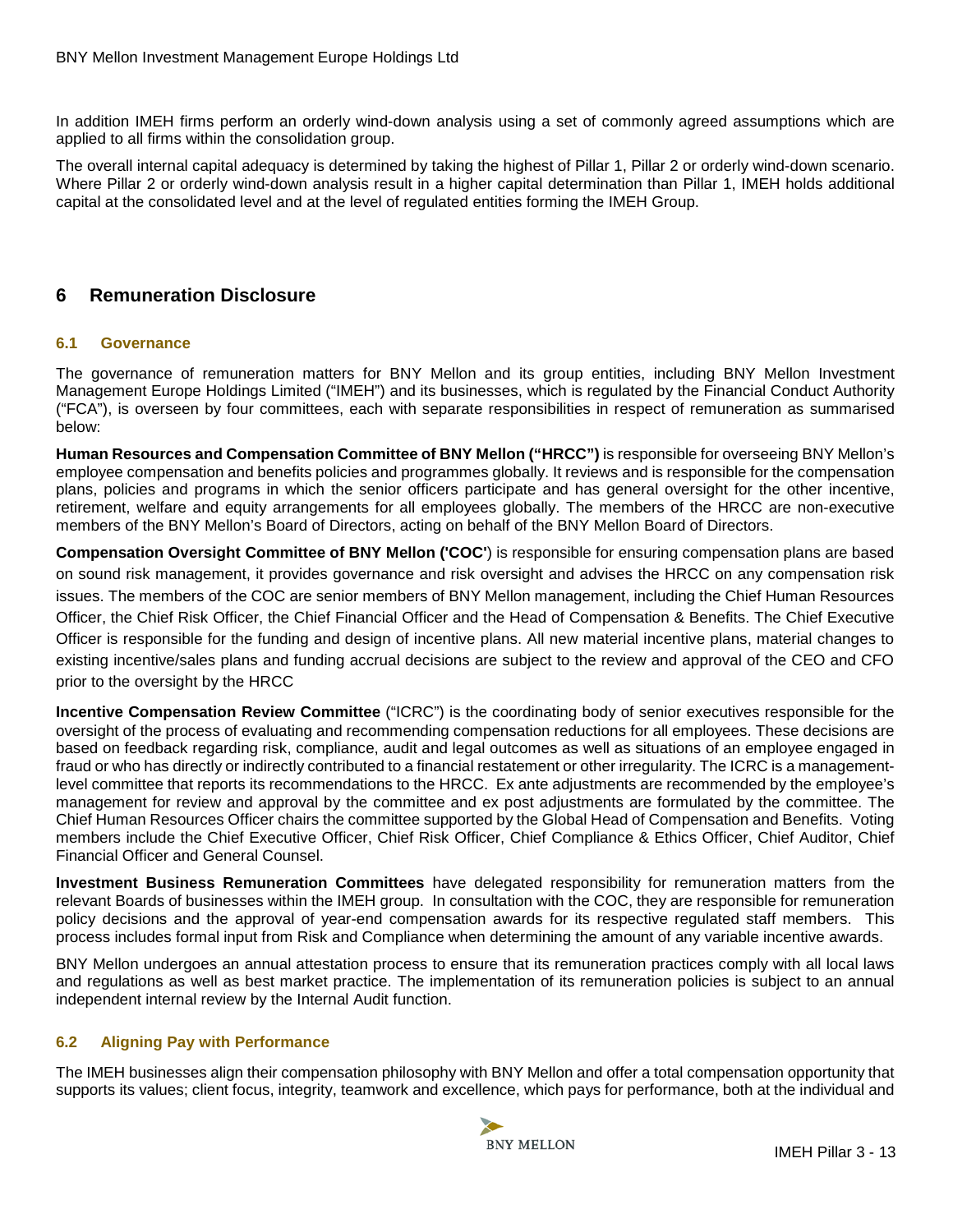corporate level. The businesses value individual and team contributions and rewards based on how both contribute to business results. In support of this philosophy, variable compensation is regularly used as a means of recognising performance.

Through the compensation philosophy and principles, the interests of our employees and shareholders are aligned by encouraging actions that contribute to superior financial performance and long-term shareholder value, by rewarding success and by ensuring that incentive compensation arrangements do not encourage employees to take unnecessary or excessive risks that threaten the values of the IMEH businesses and BNY Mellon or benefit individual employees at the expense of shareholders or other stakeholders. The compensation structures are comprised of an appropriate mix of fixed and variable compensation that is paid over time. They aim to ensure that both fixed and variable compensation are consistent with business and market practice, fixed compensation is sufficient to provide for a fully flexible variable compensation program, and variable compensation is in the form of annual and/or long-term incentives, and where appropriate granted over equity to align employee remuneration with that of shareholder growth.

## <span id="page-13-0"></span>**6.3 Fixed Remuneration**

Fixed remuneration is composed of (i) salary, and (ii) any additional non-performance related amounts paid as a result of contractual obligations or applicable law, or as a result of market practice,

The fixed remuneration of an employee is determined by the job performed, its level of complexity and responsibility, and the remuneration paid in the market for that type of job. It is set for all staff, at a rate to be at all times sufficient to provide for full flexibility with regard to any variable remuneration element, including zero variable remuneration.

Employees who have accepted to be a director of another of BNY Mellon's legal entities are not remunerated in their capacity as a director. Independent directors of BNY Mellon only receive fixed remuneration, as disclosed in the annual Proxy Statement to shareholders.

## <span id="page-13-1"></span>**6.4 Ratio between Fixed and Variable Pay**

The IMEH group is supervised on a consolidated basis by the FCA and complies with all applicable remuneration requirements. The MIFID Investment Firms within the IMEH group are all within the scope of the BIPRU Remuneration Code. As such they apply the provisions of the BIPRU Remuneration Code in line with the guidance on proportionality applicable under the FCA's SYSC 19C rule book. BNYM Fund Management (Luxembourg) SA is covered by the UCITS and AIFMD regulations as implemented by the CSSF. BNYM Fund Management Ltd is a FCA regulated 'Common Portfolio Management' firm and is therefore covered by the UCITS and AIFMD regulations as implemented by the FCA through its SYSC 19B and SYSC 19E rule books.

## <span id="page-13-2"></span>**6.5 Variable Compensation Funding and Risk Adjustment**

IMEH staff are eligible to be awarded variable compensation, but have no entitlement to such award which are discretionary in nature.

In general the total compensation pool for each of the IMEH businesses, including any variable incentive pool, is based on the profitability of the business with the potential for adjustment by the COC on the basis of a number of factors including risk management.

Typically the pools are determined primarily based on pre-tax income, which is a profit based rather than revenue based measure. These pool is subject to discretionary adjustment by the COC and HRCC based on factors in assessing the earnings including (but not limited to) significant non-recurring activity, market conditions, interest and currency rates.

The incentive pools for business partner groups which support the IMEH businesses are based on a management approved fixed pool adjusted by a number of factors, including corporate performance and risk management.

Variable compensation may consist of both upfront cash and deferred components and is determined by the functional hierarchy of the business or function to which the individual staff member belongs, and in accordance with the terms and conditions of the incentive compensation plan that is applicable for the business or business partner service.

The deferred component is intended to align a portion of the variable compensation award with the management of longerterm business risk. The deferred compensation component is generally awarded in the form of either BNY Mellon restricted

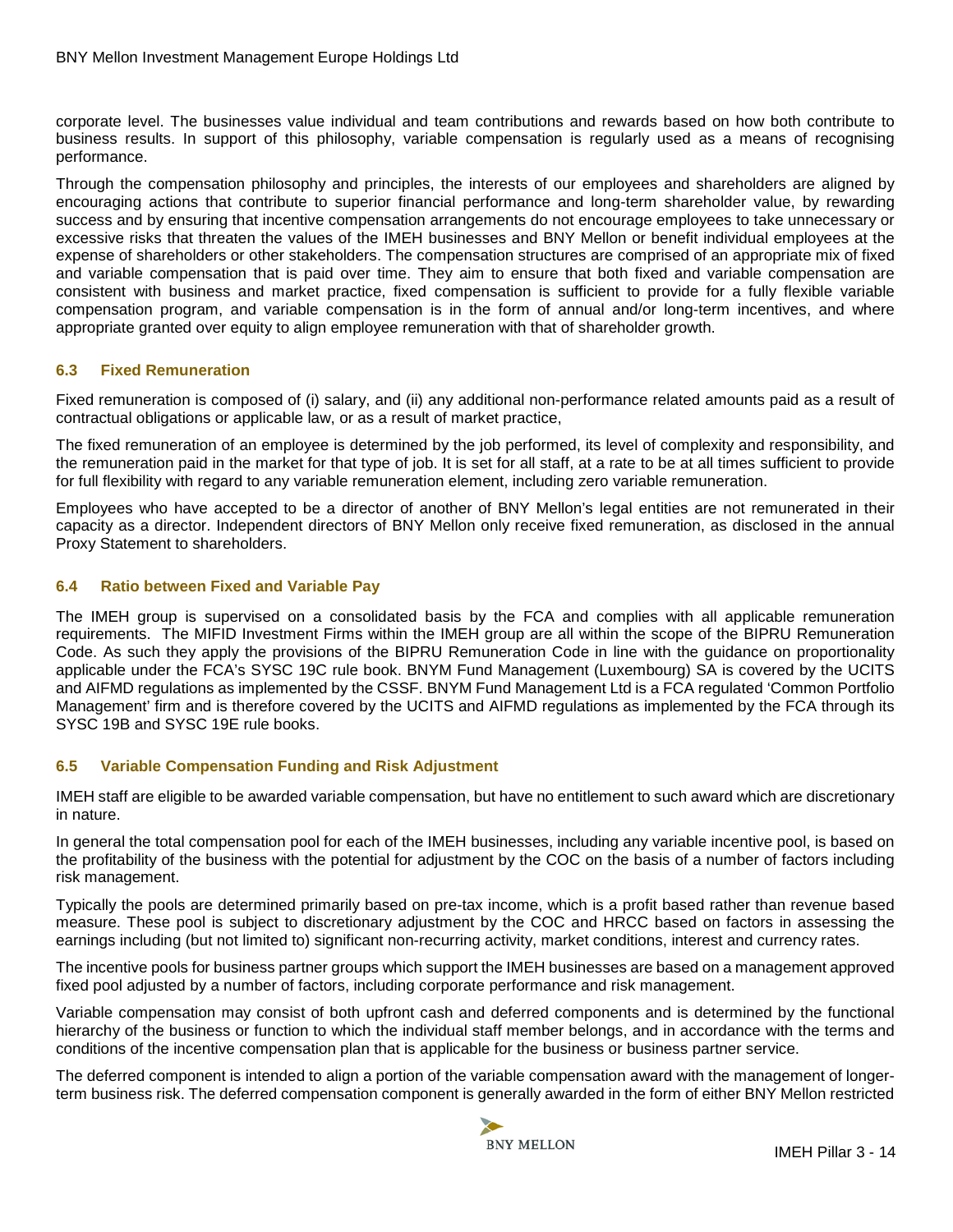stock units, deferred cash award invested in an appropriate vehicle which is considered suitable, IMEH business equity or any combination determined appropriate from time to time.

To ensure effective risk adjustment, BNY Mellon requires employees who receive variable remuneration awards (both upfront and deferred) to agree to forfeiture and clawback of such awards in the event of fraud, misconduct or actions contributing to the detriment of business interests, including competing with the business and soliciting employees or clients. Where required by regulations, awards to Code Staff are subject to more stringent risk adjustment, including, but not limited to, forfeiture and clawback in the event of employee misbehaviour, material error, material downturn in business unit performance or a material failure of risk management.

## <span id="page-14-0"></span>**6.6 Deferral Policy and Vesting Criteria**

For more senior-level employees, a portion of variable compensation will be deferred, under ordinary circumstances for a period of at least three years (albeit such compensation may be deferred on a pro-rata basis for alternative periods), and will be subject to the performance of either (or both) BNY Mellon or the respective business. The deferred component of the variable compensation award is usually delivered as either deferred cash award invested in an appropriate vehicle which is considered suitable, IMEH business equity or any combination determined appropriate from time to time. The percentage of the variable compensation award to be deferred depends on the level of the position, regulatory requirements and the amount of the award.

## <span id="page-14-1"></span>**6.7 Variable Remuneration of Control Function Staff**

The variable compensation awarded to control function staff (for example; audit, compliance and risk) is dependent on performance that is assessed according to the achievement of objectives specific to their functional role that are independent of the activities they oversee. Remuneration is benchmarked against the market level and funded independently of individual business line and adjusted based on BNY Mellon's overall annual financial performance.

## <span id="page-14-2"></span>**6.8 Quantitative Disclosures**

The tables below provide details of the aggregate remuneration of senior management<sup>[2](#page-14-5)</sup> and Code Staff for the IMEH group for the year ended 31 December 2019.

For completeness, this group of staff is limited to those identified as Code Staff. The remuneration amounts are presented on a gross basis, regardless of the time spent by BNY Mellon staff in respect of the IMEH businesses to reflect the full reporting period.

## <span id="page-14-3"></span>**Table 7: Aggregate Remuneration Expenditure for Code Staff in 2019 by Business**

This table shows the total aggregate remuneration expenditure for Code Staff by business for 2019.

<span id="page-14-4"></span>

|                            | <b>IMEH</b>                                        |  |        |  |  |  |
|----------------------------|----------------------------------------------------|--|--------|--|--|--|
|                            | Other $3$<br>Total<br><b>Investment Management</b> |  |        |  |  |  |
| Total remuneration (£000s) | 89,446                                             |  | 89,446 |  |  |  |

<span id="page-14-5"></span> $\overline{a}$ <sup>2</sup> Senior Management is comprised of Code Staff categorized as "Senior Managers" who carry out a senior management function as determined by the relevant regulators.

<span id="page-14-6"></span><sup>3</sup> Includes all support functions and general management positions.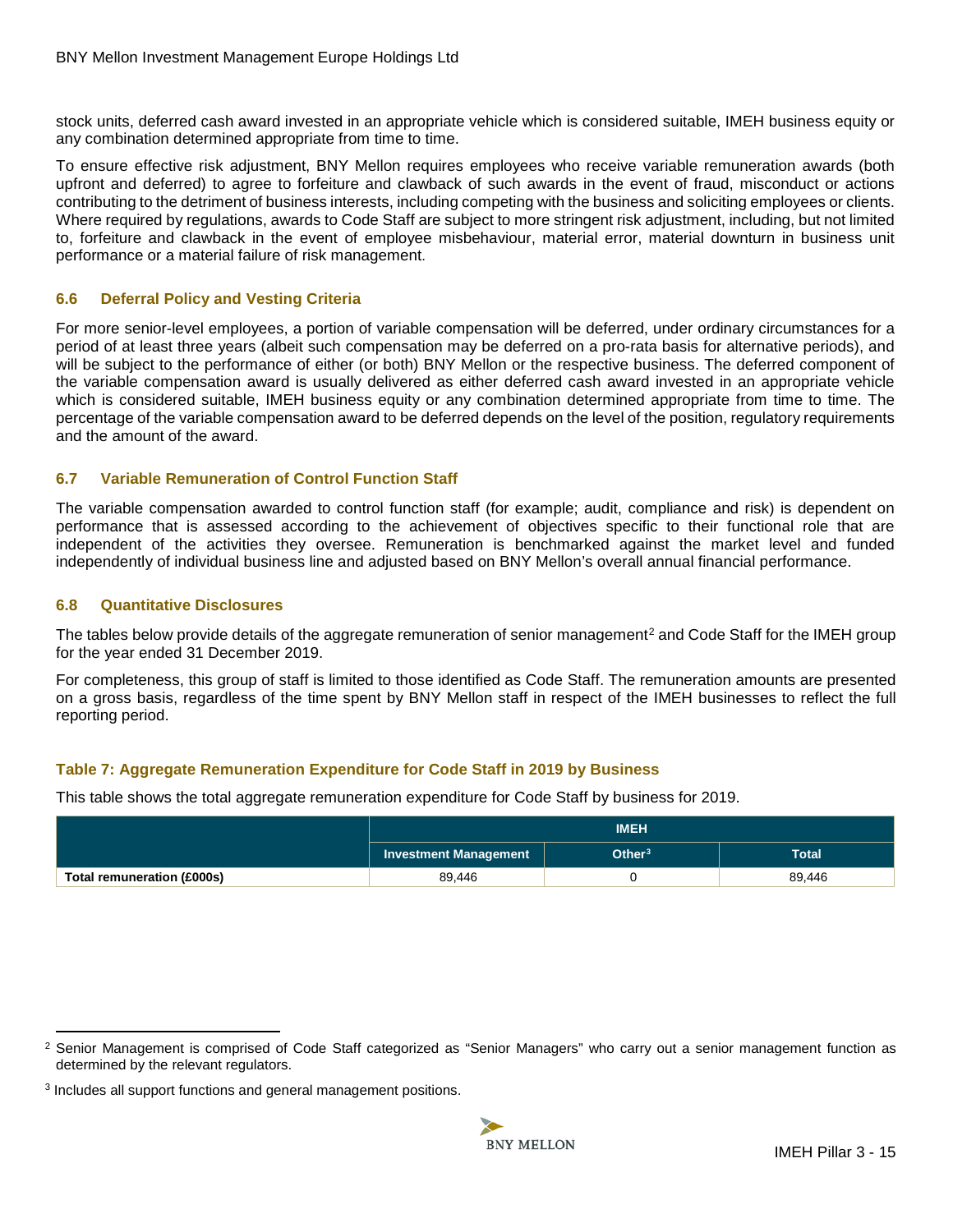## **Table 8: Aggregate Remuneration Expenditure for Code Staff by Remuneration Type**

This table shows the aggregate remuneration expenditure for Code Staff by remuneration type.

|                                                       | <b>Investment Management</b> |                         |              |  |  |
|-------------------------------------------------------|------------------------------|-------------------------|--------------|--|--|
|                                                       | <b>Senior management</b>     | <b>Other Code Staff</b> | <b>Total</b> |  |  |
| Number of beneficiaries                               | 27                           | 62                      | 89           |  |  |
| Aggregate fixed remuneration $(\text{\pounds}000s)^4$ | 6.619                        | 9.460                   | 16.079       |  |  |
| Total variable remuneration (£000s)                   | 42,643                       | 30,723                  | 73,336       |  |  |
| Variable cash (£000s)                                 | 26,852                       | 18,196                  | 45,047       |  |  |
| Variable shares (£000s)                               | 15.791                       | 12.528                  | 28,319       |  |  |

## <span id="page-15-0"></span>**Table 9: Total Deferred Variable Remuneration for Code Staff Outstanding from Previous Years**

This table shows the total deferred remuneration for Code Staff outstanding from previous years.

|                                                                                   | <b>Investment Management</b> |                         |              |  |  |
|-----------------------------------------------------------------------------------|------------------------------|-------------------------|--------------|--|--|
|                                                                                   | <b>Senior management</b>     | <b>Other Code Staff</b> | <b>Total</b> |  |  |
| Number of beneficiaries                                                           | 27                           | 58                      | 85           |  |  |
| Total deferred variable remuneration outstanding from previous<br>years $(£000s)$ | 64.886                       | 46.849                  | 111.735      |  |  |
| Total vested (£000s)                                                              |                              |                         |              |  |  |
| Total unvested (£000s)                                                            | 64,886                       | 46.849                  | 111.735      |  |  |

## <span id="page-15-1"></span>**Table 10: New Sign-on and Severance Payments**

 $\overline{a}$ 

This table shows the number and value of new sign-on and severance payments made during 2019.

|                                                      | <b>IMEH</b>              |                         |              |
|------------------------------------------------------|--------------------------|-------------------------|--------------|
|                                                      | <b>Senior management</b> | <b>Other Code Staff</b> | <b>Total</b> |
| Number of sign-on payments awarded                   |                          |                         |              |
| Value of sign-on payments awarded £000s)             |                          |                         |              |
| Number of severance payments awarded                 |                          |                         |              |
| Value of severance payments awarded (£000s)          |                          |                         |              |
| Highest individual severance payment awarded (£000s) |                          |                         |              |

## <span id="page-15-2"></span>**Table 11: Number of Individuals being Remunerated EUR 1 million or more**

This table shows the number of individuals being remunerated €1m or more.

| Number of individuals being remunerated $\geq$ EUR 1m | <b>IMEH</b> |
|-------------------------------------------------------|-------------|
| <b>EUR 1m - EUR 1.5m</b>                              | 15          |
| <b>EUR 1.5m - EUR 2m</b>                              | 8           |
| <b>EUR 2m - EUR 2.5m</b>                              |             |
| <b>EUR 2.5m - EUR 3m</b>                              |             |
| EUR $6m$ - EUR $6.5m$                                 |             |
| <b>EUR 7m - EUR 7.5m</b>                              |             |
| <b>EUR 9.5m - EUR 10m</b>                             |             |

<span id="page-15-3"></span><sup>4</sup> Fixed Remuneration includes base salary and any cash allowances. Pension contribution is not included.